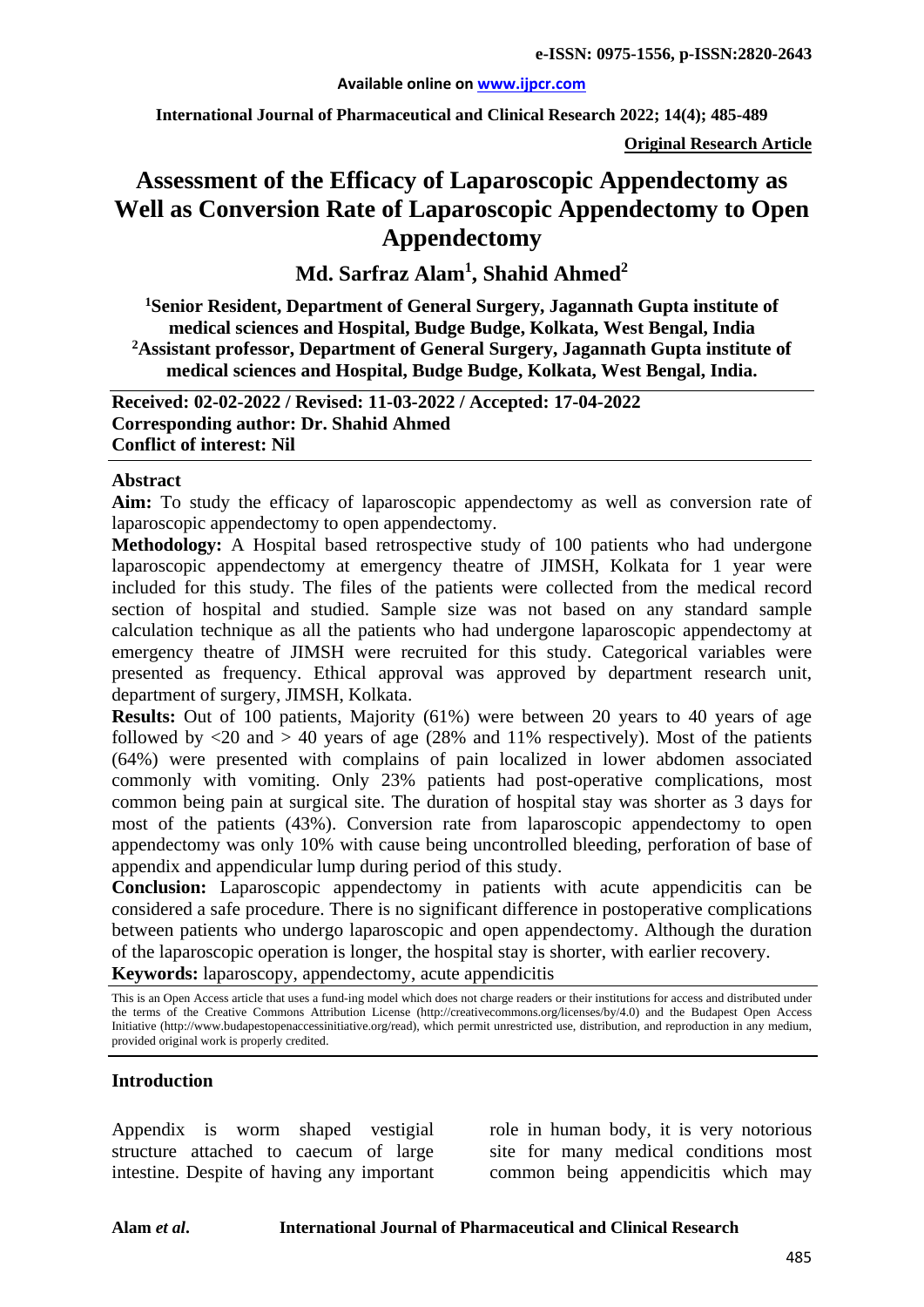sometimes surge for medical emergency. Appendicitis is an inflammation of the appendix, a finger-shaped pouch that projects from your colon on the lower right side of your abdomen [1]. Simply, appendectomy is surgical removal of appendix. Two types of procedure are practiced, open and laparoscopic appendectomy. The laparoscopic approach to appendectomy has gained wide acceptance over the last 15 years as a means of improved diagnostic accuracy and wound complication rate over open surgery [2].

Acute appendicitis is the most common abdominal surgical emergency, with an estimated lifetime risk of 7% -8% worldwide [3]. Appendicitis can be divided into uncomplicated and complicated appendicitis. Uncomplicated appendicitis is acute simple appendicitis without any signs of perforation, abscess, or necrosis. Complicated appendicitis is an intense inflammatory type with rapidly preceding necrosis, perforation, or both and subsequent abscess formation. Complicated appendicitis accounts for approximately 4% -25% of cases [4-6].

Emergency appendectomy (EA) has been the gold standard treatment for acute appendicitis due to the risk of its progression, such as evolution of unperforated appendicitis to perforated appendicitis [7]. However, EA for complicated appendicitis can result in excessive tissue manipulation to detach adhesions, leading to increased morbidity and risk of unnecessary expansion surgery, including ileocecal resection [6]. The standard management for these cases is conservative treatment (CT) with antibiotics and drainage for the periappendiceal abscess, followed by interval appendectomy (IA). The need for IA remains controversial because of the rate of recurrence and possible underlying malignancy, as well as perioperative risk [8, 9].

If intraoperative complications that cannot be handled with laparoscopy arise during laparoscopic appendectomy, conversion to open appendectomy is indicated. It is crucial to understand the circumstances in which such conversion is warranted [10, 11]. Laparoscopic technology advances and surgeons' expertise increases, many surgeons have successfully performed a multitude of laparoscopic procedures in presence of these relative contraindications. Hence the present study was conducted to assess the efficacy of laparoscopic appendectomy as well as conversion rate of laparoscopic appendectomy to open appendectomy.

## **Materials and Methods:**

A Hospital based retrospective study of 100 patients who had undergone laparoscopic appendectomy at emergency theatre of JIMSH, Kolkata for 1 year were included for this study.

## **Methodology**

Ethical approval was approved by department research unit, department of surgery, JIMSH, Kolkata. The data of the patients were collected from the medical record section of hospital and studied. Sample size was not based on any standard sample calculation technique as all the patients who had undergone laparoscopic appendectomy at emergency theatre of JIMSH were recruited for this study. Categorical variables were presented as frequency.

## **Results:**

Out of 100 patients, Majority (61%) were between 20 years to 40 years of age followed by  $\langle 20 \rangle$  and  $> 40$  years of age (28% and 11% respectively). Most of the patients (64%) were presented with complains of pain localized in lower abdomen associated commonly with vomiting. Only 23% patients had postoperative complications, most common being pain at surgical site. The duration of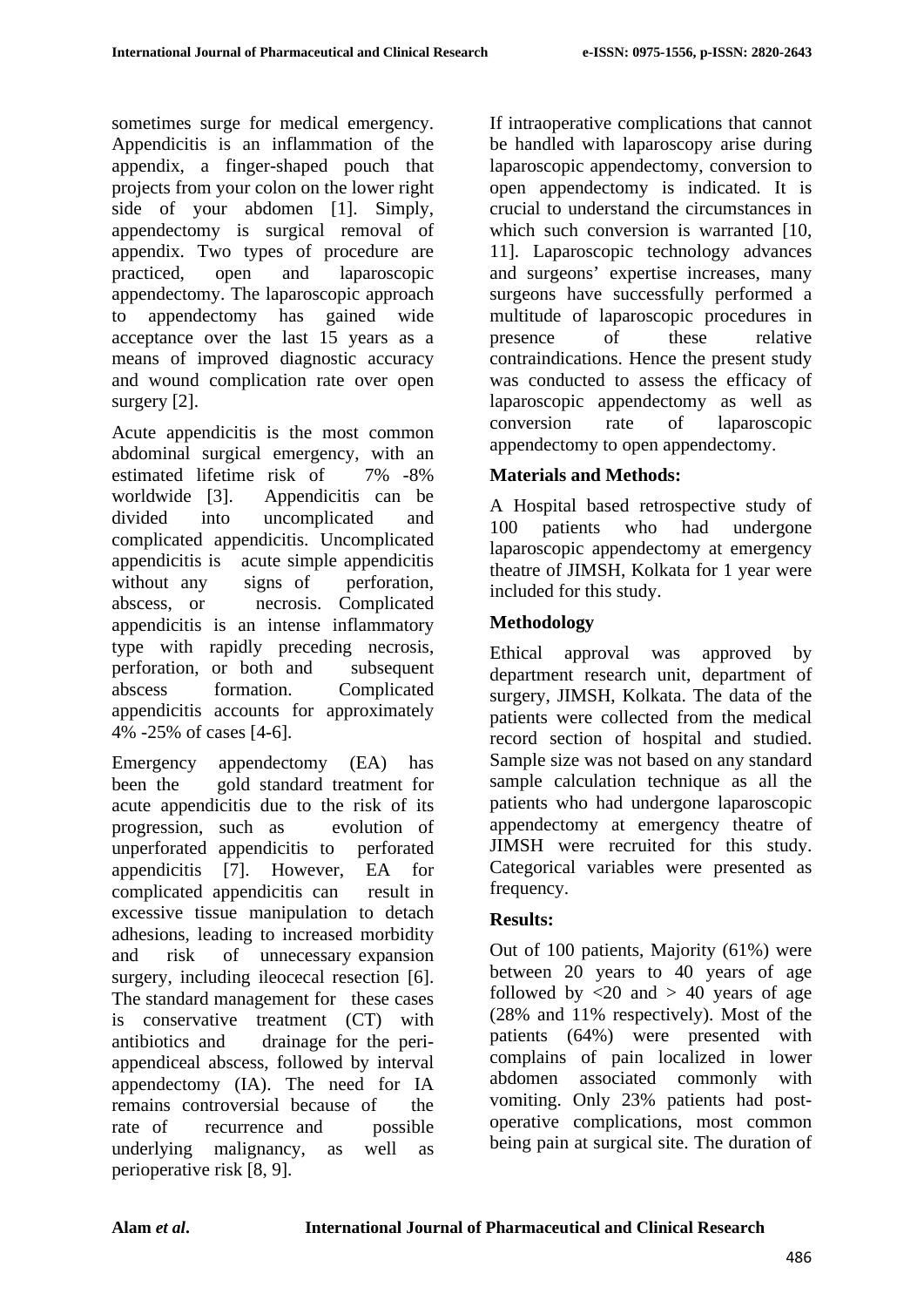hospital stay was shorter as 3 days for most of the patients (43%).

| Variables |                      |        | Number $(n=100)$ |
|-----------|----------------------|--------|------------------|
| Age       |                      | $<$ 20 | 28               |
|           |                      | 20-40  | 61               |
|           |                      | $>40$  | 11               |
| Gender    |                      | Male   | 57               |
|           |                      | Female | 43               |
|           | Duration of Hospital | 1 day  | $\overline{2}$   |
|           |                      | 2 days | 22               |
| Stay      |                      | 3 days | 43               |
|           |                      | 4 days | 18               |
|           |                      | 5 days | 15               |

**Table 1: Demographic details and duration of hospital stay**

| Table 2: Conversion rate (from laparoscopic appendectomy to open appendectomy) |  |
|--------------------------------------------------------------------------------|--|
|--------------------------------------------------------------------------------|--|

|            |                                 | Frequency (n) |
|------------|---------------------------------|---------------|
| Conversion | Yes                             |               |
|            | No                              | 90            |
| Causes     | Perforation of base of appendix |               |
|            | Uncontrolled bleeding           |               |
|            | Appendicular lump               |               |

Conversion rate from laparoscopic appendectomy to open appendectomy was only 10% with cause being uncontrolled bleeding, perforation of base of appendix and appendicular lump during period of this study. Causes of conversion are perforation of base of appendix- 4 patients, uncontrolled bleeding (slippage of clip)-3 patients and appendicular lump-3 patients.

### **Discussion:**

Today, laparoscopic appendicectomy is considered a safe and effective method to treat appendicitis. When a patient is admitted in the hospital with appendicitis, initially antibiotics must be started and then a decision must be taken on the need for appendicectomy. A large series of laparoscopic appendicectomy for acute appendicitis initially came from Germany and was published by Pier et al [12]. Laparoscopic appendicectomy has several advantages over the conventional open method of appendicectomy. In the laparoscopic method, the patient's recovery is quicker, and the patient can also return to his or her routine work at the

earliest. The amount of pain that the patient may endure is far less in the laparoscopic method than in the open method. Ortega et al., in their study of 135 patients, showed that the pain level was much less in the laparoscopic method as compared to the open method [13]. The problem of wound infection is also much less in the laparoscopic method. Marzouk et al. also showed in his study that the postoperative wound infection rate was much less in the laparoscopic method [14].

The length of hospital stay is significantly reduced if a laparoscopic appendicectomy is done as compared to the open method. In their studies, Ray-Offor et al [15], Rbihat et al [16], and Vellani et al [17], showed that the length of hospital stay was much shorter for the patients who underwent laparoscopic appendicectomy. . In our study also, most of the patients who underwent laparoscopic appendicectomy had a hospital stay of 3 days or less after surgery. The present findings of rate of conversion from laparoscopic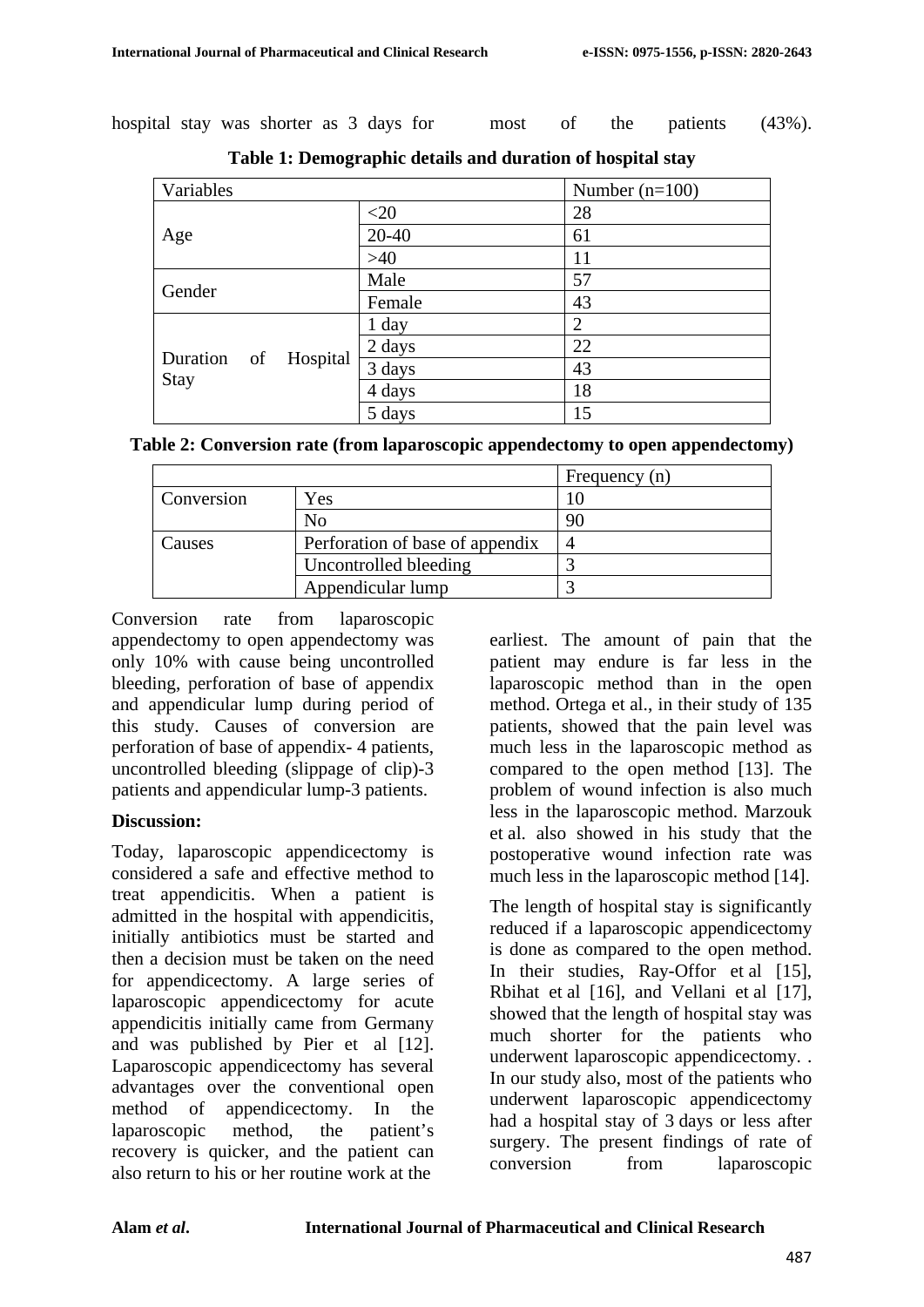appendectomy to open appendectomy was 11.1%. Likewise, the previous study by Gupta et al also showed the decrease trend from laparoscopic appendectomy to open appendectomy [18].

Recent studies show laparoscopic appendectomy to be as safe as open appendectomy, with similar complication rates. Although the duration of the operation is longer for the laparoscopic procedure, the hospital stay is shorter [19]. Another advantage of laparoscopy is its efficacy as a diagnostic tool for investigating suspected appendicitis. The use of laparoscopy to diagnose the cause of abdominal pain is well established [20,21]. There is also some evidence that postoperative adhesions occur less often with the laparoscopic technique [22]. Although the cost is higher for laparoscopic appendectomy than for the conventional approach in most countries, this expense could be offset by an earlier return of patients to normal, productive lives. Furthermore, the cost could be reduced by employing reusable trocars instead of disposable trocars and by modifying the preparation technique to the base of the appendix using bipolar coagulation and forceps instead of disposable linear staplers. [23]

# **Conclusion:**

Laparoscopic appendectomy in patients with acute appendicitis can be considered a safe procedure. There is no significant difference in postoperative complications between patients who undergo laparoscopic and open appendectomy. Although the duration of the laparoscopic operation is longer, the hospital stay is shorter, with earlier recovery.

## **References:**

1. Mayo clinic. Disease and conditions appendicitis. 2014. Available at: http://www.mayoclinic.org/diseasesco nditions/appendicitis/basics/definition/ con20023582. Accessed on 28 March 2022.

- 2. Society of American gastrointestinal and endoscopic surgeon. Guidelines for laparoscopic appendectomy. Available at: http://www.sages.org/pu blications/guidelines/guidelines-forlaparoscopic-appendectomy/. Accessed on 29 March 2022
- 3. Stewart B, Khanduri P, McCord C, Ohene-Yeboah M, Uranues S, Vega Rivera F, et al. Global disease burden of conditions requiring emergency surgery. Br J Surg. 2014; 101:e9–22.
- 4. Perez KS, Allen SR. Complicated appendicitis and considerations for interval appendectomy. Jaapa. 2018;31 :35–41.
- 5. Wright GP, Mater ME, Carroll JT, Choy JS, Chung MH. Is there truly an oncologic indication for interval appendectomy? Am J Surg. 2015; 209 :442–6.
- 6. Andersson RE, Petzold MG. Nonsurgical treatment of appendiceal abscess or phlegmon: a systematic review and meta-analysis. Ann Surg. 2007;246:741–8.
- 7. vanDijk ST, van Dijk AH, Dijkgraaf MG, Boermeester MA. Meta-analysis of in hospital delay before surgery as a risk factor for complications in patients with acute appendicitis. Br J Surg. 2018;105:933–45.
- 8. anaka Y, Uchida H, Kawashima H, Fujiogi M, Suzuki K, Takazawa S, et al. More than one third of successfully nonoperatively treated patients with complicated appendicitis experienced recurrent ap -pendicitis: is interval appendectomy necessary? J Pediatr Surg. 2016;51:1957–61.
- 9. Lugo JZ, Avgerinos DV, Lefkowitz AJ, Seigerman ME, Zahir IS, Lo AY, et al. Can interval appendectomy be justified following conservative treatment of perforated acute appendicitis? J Surg Res. 2010;164:91–4
- 10. Liu SI, Siewert B, Raptopoulos V, Hodin RA. Factors associated with